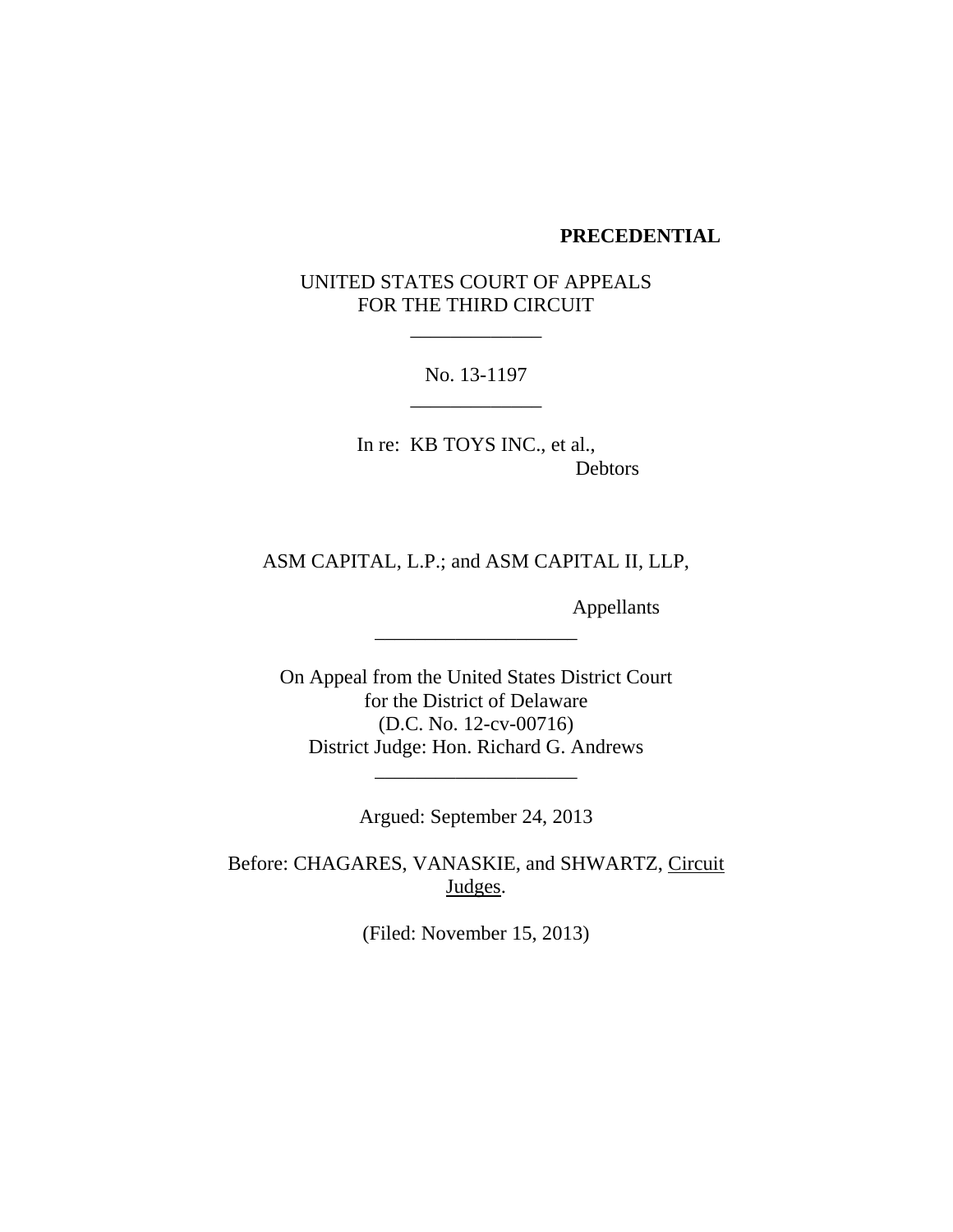Matthew B. McGuire, Esq. [ARGUED] Landis, Rath & Cobb 919 Market Street Suite 1800, P.O. Box 2087 Wilmington, DE 19899

Counsel for Appellant

Susan F. Balaschak, Esq. [ARGUED] Akerman Senterfitt LLP 666 Fifth Avenue 20th Floor New York, NY 10103

John H. Knight, Esq. Andrew C. Irgens, Esq. Richards, Layton & Finger, P.A. One Rodney Square 920 North King Street Wilmington, DE 19801

Counsel for Appellee

### OPINION OF THE COURT \_\_\_\_\_\_\_\_\_\_\_\_\_\_\_\_\_\_\_\_

\_\_\_\_\_\_\_\_\_\_\_\_\_\_\_\_\_\_\_\_

SHWARTZ, Circuit Judge

I.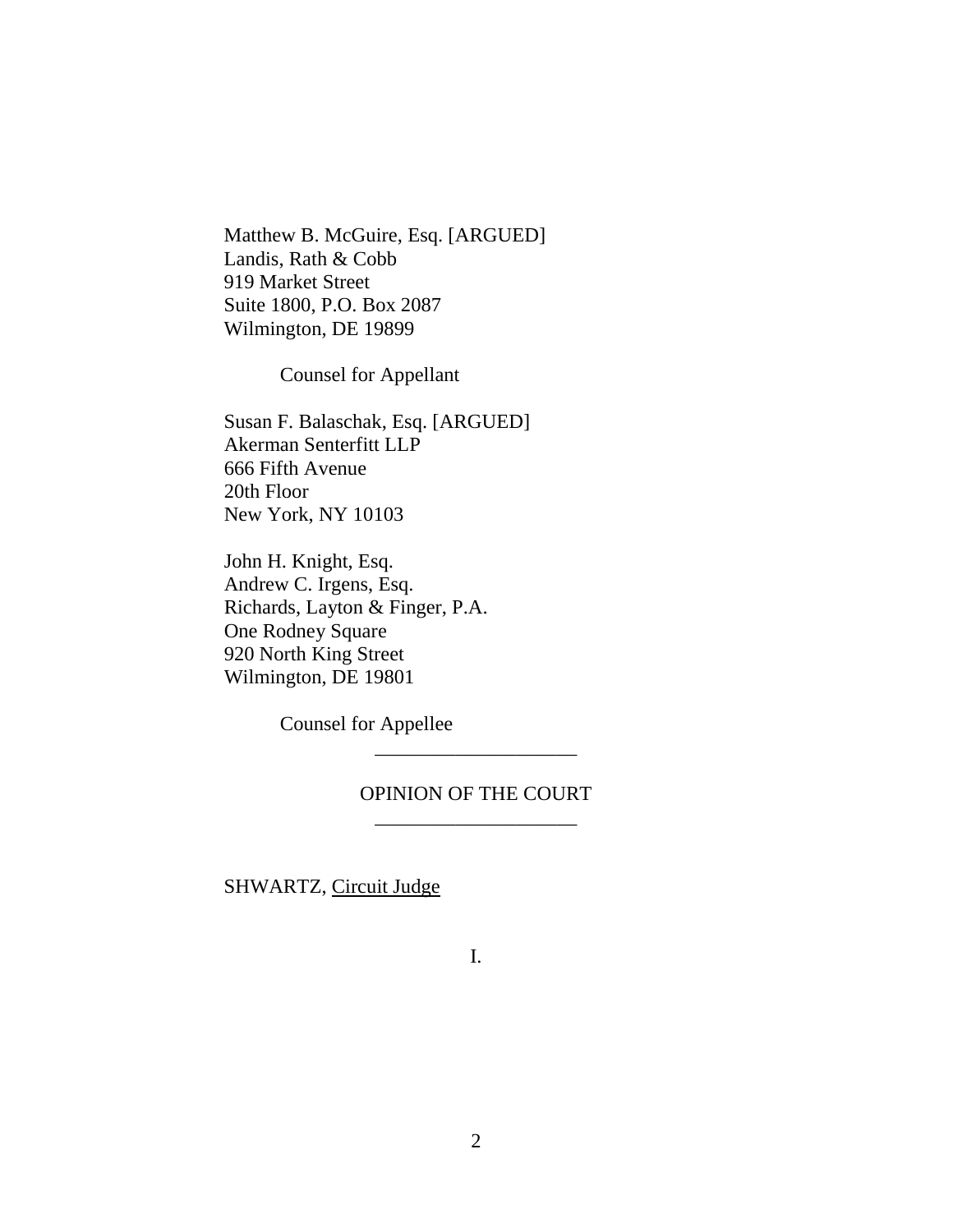This appeal arises out of the Chapter 11 liquidation of KB Toys Inc. and affiliated entities (the "Debtors"). Pursuant to 11 U.S.C. § 502(d), the Residual Trustee of the KBTI Trust<sup>[1](#page-2-0)</sup> sought to disallow certain trade claims that ASM Capital, L.P., and ASM Capital II, LLP, (together, "ASM") obtained from some of the creditors. Under § 502(d), a bankruptcy claim can be disallowed if a claimant receives property that is avoidable or recoverable by the bankruptcy estate. See 11 U.S.C. § 502(d). The issue here is whether a trade claim that is subject to disallowance under § 502(d) in the hands of the original claimant is similarly disallowable in the hands of a subsequent transferee. For the reasons set forth herein, the answer is yes and thus, we will affirm.

### II.

#### A.

Creditors holding claims against an entity who has filed a Chapter 11 petition sometimes face a risky and lengthy bankruptcy process. To avoid this risk and expense, a creditor may look to sell its claim, a practice permitted under the bankruptcy rules. In re Kreisler, 546 F.3d 863, 864 (7th Cir. 2008) (citing Fed. R. Bankr. P.  $3001(e)$ ). By selling its claim, a risk averse creditor can opt out of the bankruptcy process and obtain an immediate, albeit discounted, payment on the debt it is owed. <u>See id.</u> Claim purchasers buy these claims and hope to receive a distribution from the debtor's estate in excess of the price paid. See Tally M. Wiener  $\&$ Nicholas B. Malito, On the Nature of the Transferred

<span id="page-2-0"></span><sup>&</sup>lt;sup>1</sup> The Debtors' plan of reorganization established the KBTI Trust. The KBTI Trust is authorized to liquidate and collect assets for the benefit of creditors.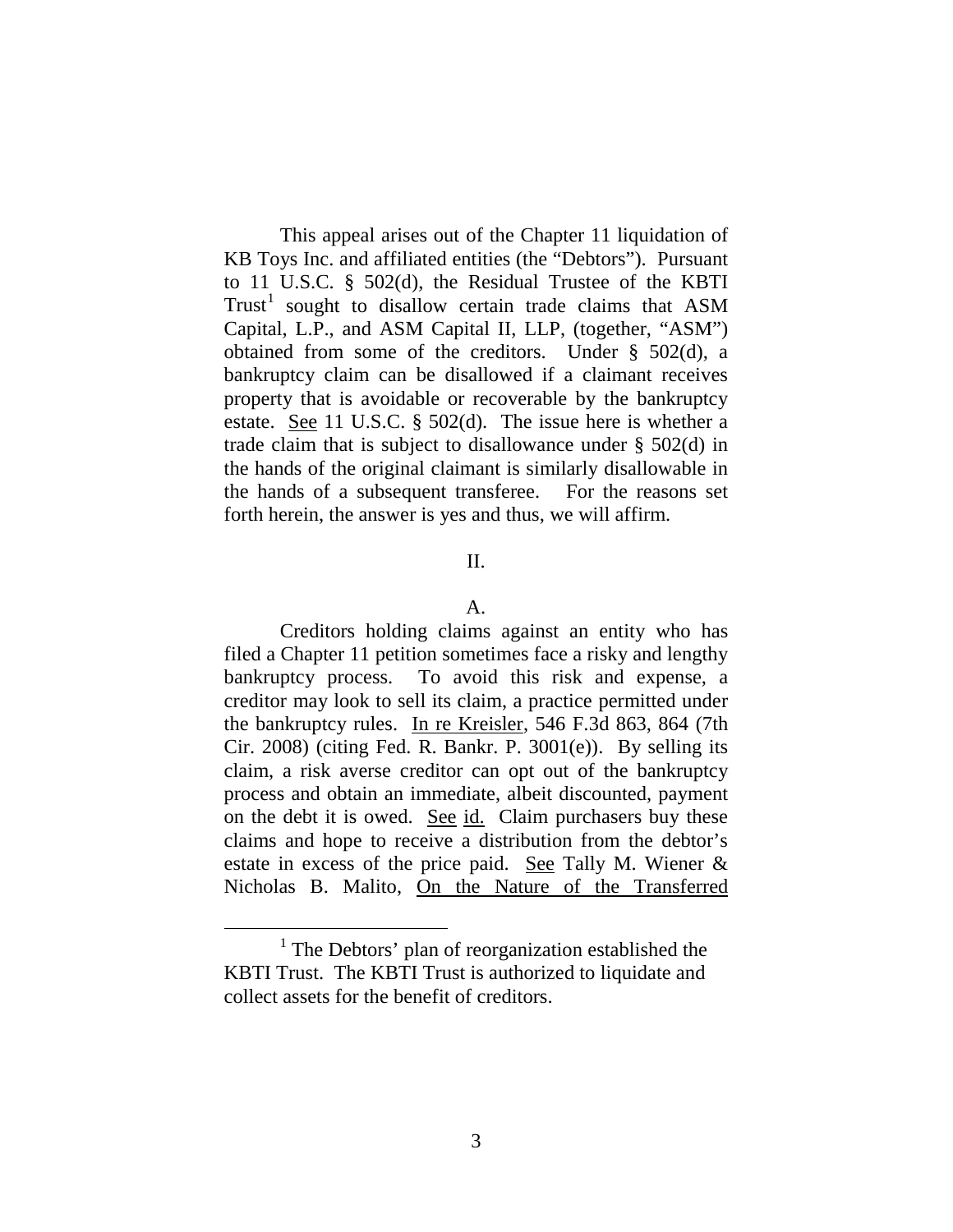Bankruptcy Claim, 12 U. Pa. J. Bus. L. 35, 36 (2009) ("Some purchasers are simply . . . investing with an eye towards receiving a distribution on claims in cash or readily liquidated property in excess of the purchase price.").<sup>[2](#page-3-0)</sup>

A trade claim is usually transferred via contract. If a claim is transferred before a proof of claim is filed, Federal Rule of Bankruptcy Procedure 3001(e)(1) allows a transferee to file the proof of claim. See Fed. R. Bankr. P. 3001(e)(1). If a claim is transferred after a proof of claim is filed, Rule 3001(e)(2) requires a claims transferee to file an "evidence of transfer" with the bankruptcy court. See Fed. R. Bankr. P. 3001(e)(2).

### $B<sup>3</sup>$  $B<sup>3</sup>$  $B<sup>3</sup>$

The Debtors filed voluntary petitions for relief under Chapter 11 of the Bankruptcy Code on January 14, 2004 (the

<span id="page-3-0"></span><sup>&</sup>lt;sup>2</sup> Other claims purchasers attempt to make a profit in more sophisticated ways. For example, in reorganizations, some purchasers seek to purchase claims from a particular class of claims with a view toward receiving equity interests in the reorganized debtor. See Michelle M. Harner, Trends in Distressed Debt Investing: An Empirical Study of Investors' Objectives, 16 Am. Bankr. Inst. L. Rev. 69, 82 (2008) (reporting that many claims purchasers invest in bankruptcy cases to pursue an exchange of debt for equity). This was not ASM's goal.

<span id="page-3-1"></span> $3$  ASM does not challenge any of the factual findings made by either the Bankruptcy Court or the District Court. ASM Br. at 13 ("[O]nly the legal conclusions—and not any factual findings—of the courts below are challenged.").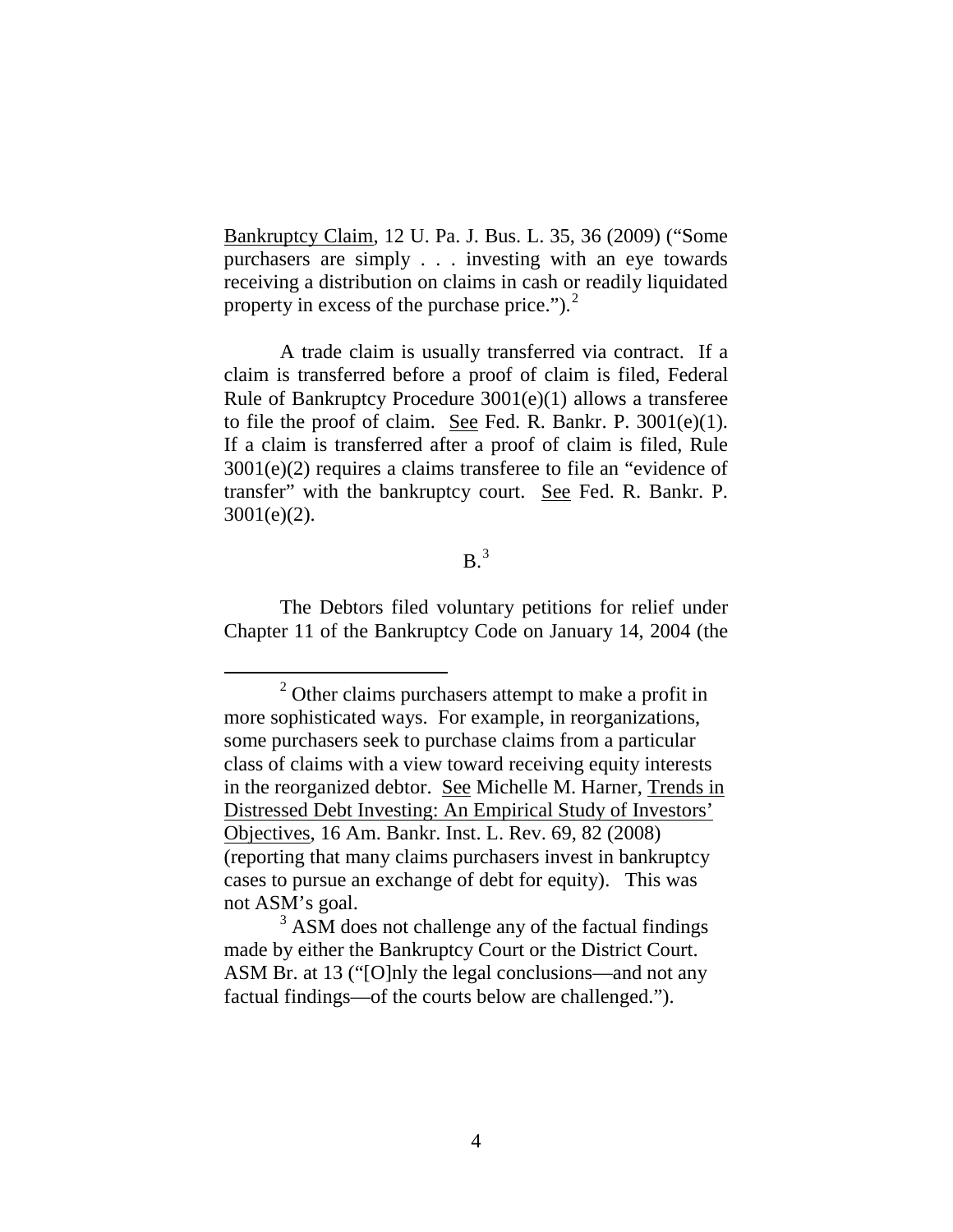"Petition Date") to liquidate all of their assets. On March 15, 2004, as required by 11 U.S.C.  $\S$  521(a)(1)(B)(iii), each Debtor filed a Statement of Financial Affairs ("SOFA"). Each SOFA required the disclosure of all payments made within the 90 days immediately preceding the Petition Date. Payments made during this 90-day time period are potentially vulnerable to attack as avoidable preferences. See 11 U.S.C.  $§ 547(b)(4)(A).$ 

Between April 7, 2004 and May 22, 2007, ASM, which participates in the sale and purchase of bankruptcy claims nationwide, purchased the nine claims at issue in this appeal (the "Claims") via Assignment Agreements. The Claims were originally held by various trade claimants (the "Original Claimants") to whom the Debtors owed money. The Assignment Agreements underlying the transfers of four of the Claims contained a generic indemnification clause. Five did not. Each Assignment Agreement contained specific restitution provisions that dealt with risks particular to bankruptcy. These provisions shift the risk of disallowance back to the Original Claimant by requiring the Original Claimant to pay restitution to ASM if the Claim is disallowed.<sup>[4](#page-4-0)</sup>

<span id="page-4-0"></span> $4$  The restitution provisions took one of two forms. In one set of agreements, the restitution provisions provided: "[i]n the event . . . the Claim . . . is avoided, disallowed, expunged, reduced or is otherwise subordinated . . . in whole or in part, [the Original Claimant] . . . agrees to make immediate Restitution." App. 132, 135, 270, 273. In the other set of agreements, the restitution provisions provided: "[the Original Claimant] agrees to make to [ASM] immediate proportional restitution or repayment of the above Purchase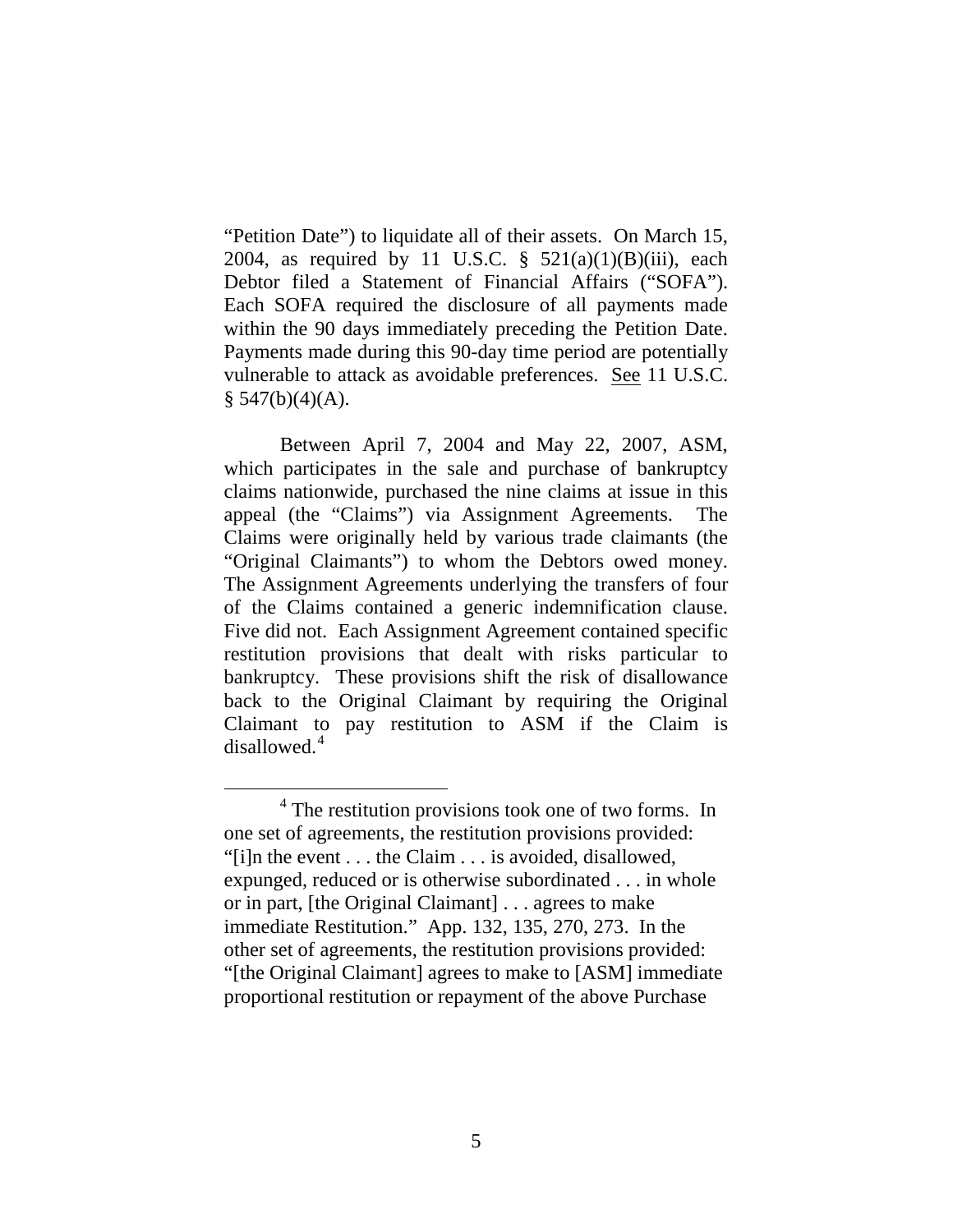Each Original Claimant was listed on a SOFA as receiving a payment within 90 days of the Petition Date. The Trustee brought preference actions<sup>[5](#page-5-0)</sup> against the Original Claimants, eventually obtaining a judgment in each case. The judgments against the Original Claimants were uncollectable because the Original Claimants all went out of business. ASM purchased eight of the Claims before the Trustee commenced the preference actions and purchased one after the Trustee obtained a judgment.

On July 31, 2009, the Trustee filed an objection with the Bankruptcy Court seeking the disallowance of the Claims pursuant to § 502(d). The Trustee did not allege that ASM itself received an avoidable transfer. Instead, the Trustee contended that the Claims are disallowable under § 502(d)

Price to the extent the Claim is . . . avoided, disallowed, expunged, reduced or subordinated for any reason whatsoever in whole or in part . . . ." App. 117, 120, 123, 126, 129.

 $\overline{a}$ 

<span id="page-5-0"></span><sup>5</sup> To succeed in a preference action, a trustee must show that a transfer: (1) was to or for the benefit of a creditor; (2) was for or on account of an antecedent debt owed by the debtor before such transfer was made; (3) was made while the debtor was insolvent; (4) was on or within 90 days before the filing of the bankruptcy petition; and (5) enabled the creditor to receive more than it would have in a Chapter 7 liquidation. 11 U.S.C. § 547(b). Preference actions, among other things, "facilitate the prime bankruptcy policy of equality of distribution among creditors of the debtor. Any creditor that received a greater payment than others of its class may be required to disgorge the payment so that all may share equally." 5 Collier on Bankruptcy | 547.01 (16th ed. 2010).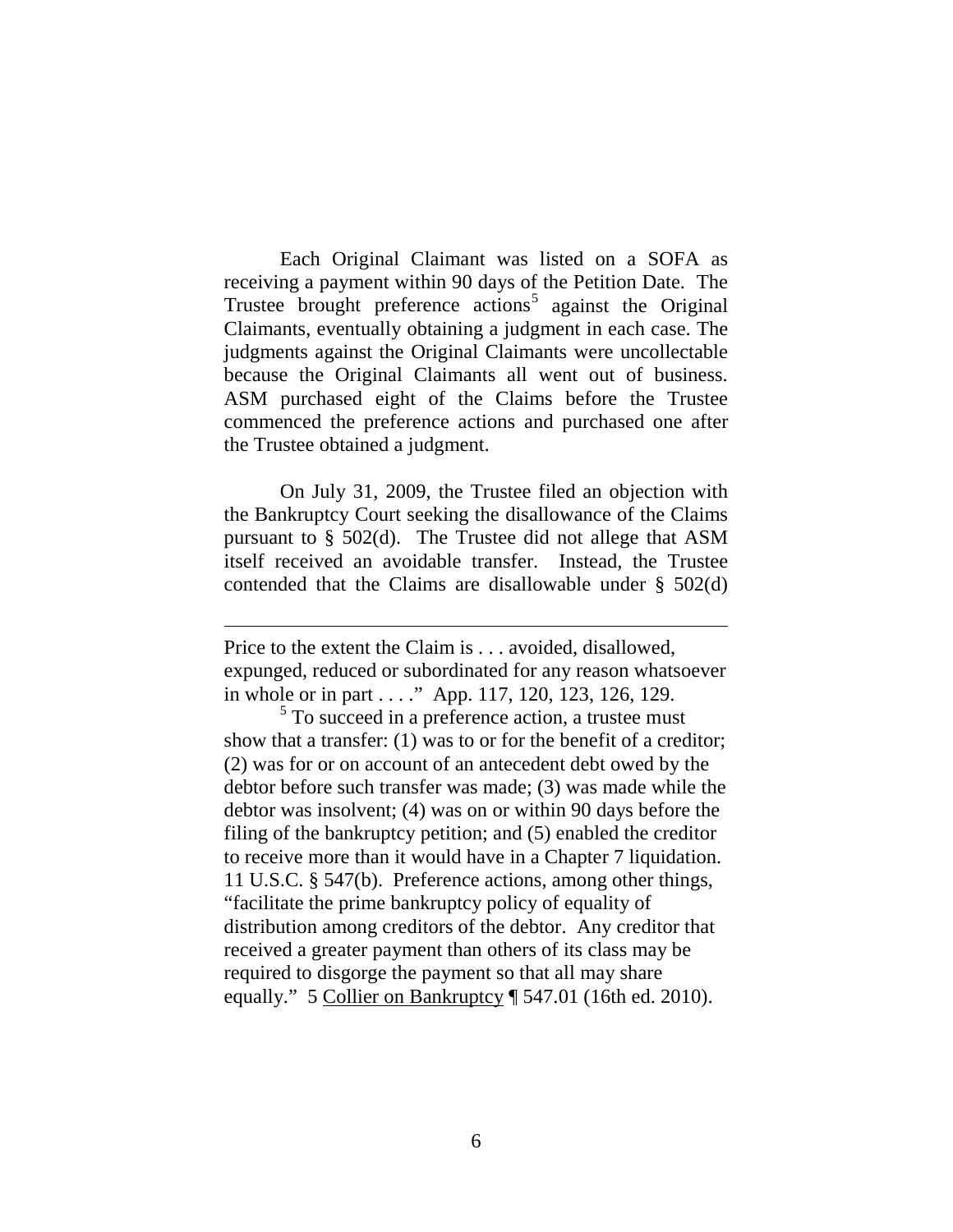because each Original Claimant received a preference before transferring its Claim to ASM.

After considering the language of  $\S$  502(d) and its legislative history, the Bankruptcy Court disallowed the Claims, concluding that a claims purchaser holding a trade claim is subject to the same § 502(d) challenge as the original claimant. Put differently, the Bankruptcy Court held that, under § 502(d), "[d]isabilities attach to and travel with the claim." App. 76. The Bankruptcy Court also observed that ASM is a sophisticated entity, well aware of the bankruptcy process, who had access to both the SOFA and the Original Claimants, and thus, was on "constructive notice" of the potential preference actions and could have discovered the potential for disallowance under § 502(d) with "very little due diligence." App. 88. Accordingly, the Bankruptcy Court held that ASM was not entitled to protection as a "good faith" purchaser.

ASM appealed the decision to the District Court, which affirmed the Bankruptcy Court. The District Court noted that it believed the plain language of  $\S$  502(d) was ambiguous but it otherwise adopted the reasoning of the Bankruptcy Court. ASM appealed.<sup>[6](#page-6-0)</sup>

<span id="page-6-0"></span> <sup>6</sup> We exercise plenary review of a decision of a district court sitting as an appellate court in a bankruptcy proceeding. In re Mintze, 434 F.3d 222, 227 (3d Cir. 2006). We review the Bankruptcy Court's findings of fact under the clearly erroneous standard, its conclusions of law under a de novo standard, and its exercises of discretion for abuses thereof. Id. at 227-28. The Bankruptcy Court had jurisdiction pursuant to 28 U.S.C. §§ 157 and 1334. The District Court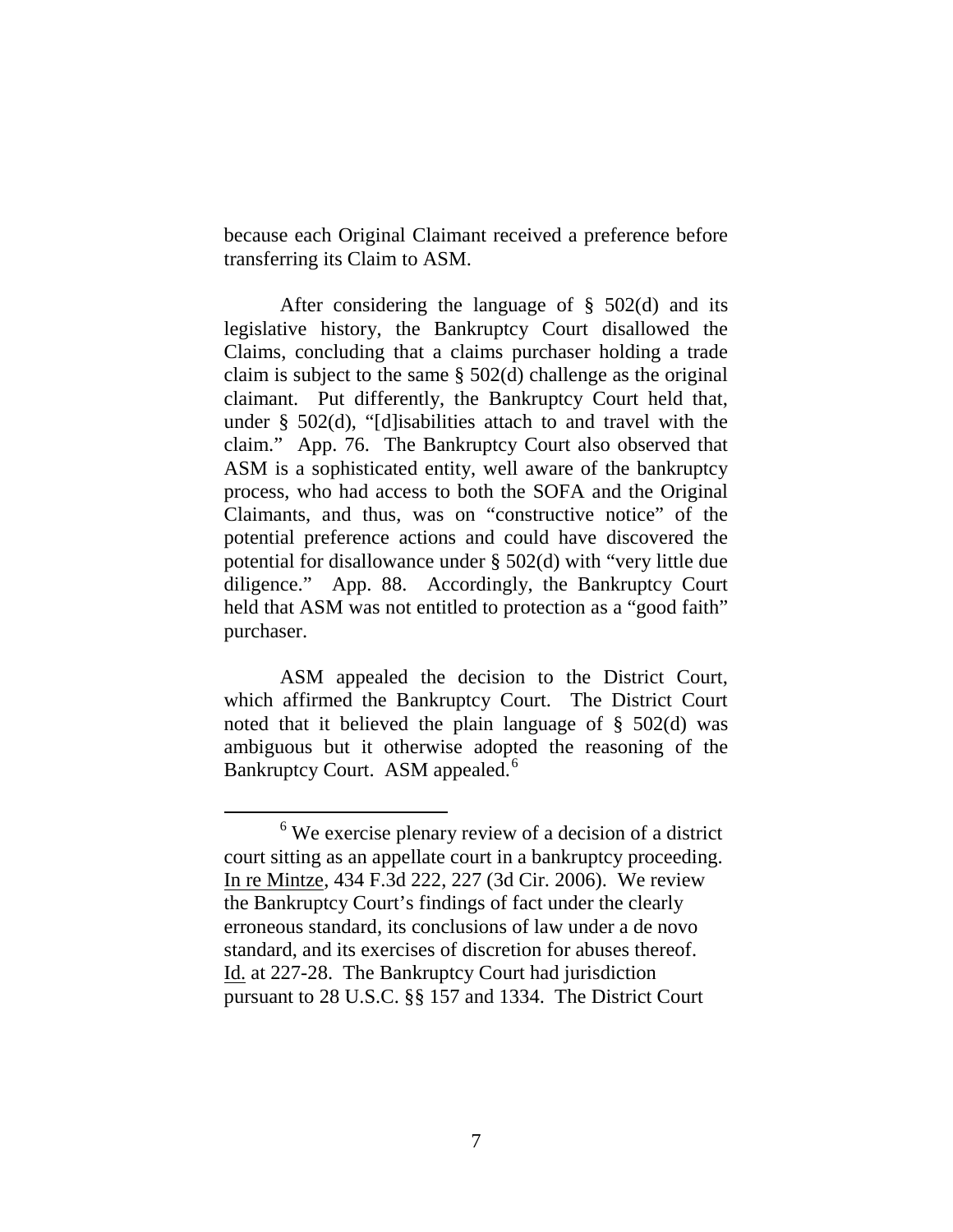III.

A.

Section 502(d) of the Bankruptcy Code provides: Notwithstanding subsections (a) and (b) of this section, the court shall disallow *any claim of any entity* from which property is recoverable under section 542, 543, 550, or 553 of this title or that is a transferee of a transfer avoidable under section 522(f), 522(h), 544, 545, 547, 548, 549, or 724(a) of this title, unless such entity or transferee has paid the amount, or turned over any such property, for which such entity or transferee is liable under section 522(i), 542, 543, 550, or 553 of this title.

11 U.S.C. § 502(d) (emphasis added). The issue in this case, which only concerns trade claims, turns on the interpretation of the phrase "any claim of any entity."

The Court's analysis begins with the text of the statute. If the text is clear and unambiguous, this Court must simply apply it. Roth v. Norfalco L.L.C., 651 F.3d 367, 379 (3d Cir. 2011) ("When the meaning of statutory text is plain, our inquiry is at an end."). Yet courts must be mindful, particularly when examining the Bankruptcy Code, that statutory interpretation is "a holistic endeavor." Official

had appellate jurisdiction under 28 U.S.C. §§ 158(a)(1) and 1334. We have appellate jurisdiction pursuant to 28 U.S.C. §§ 158(d) and 1291.

 $\overline{a}$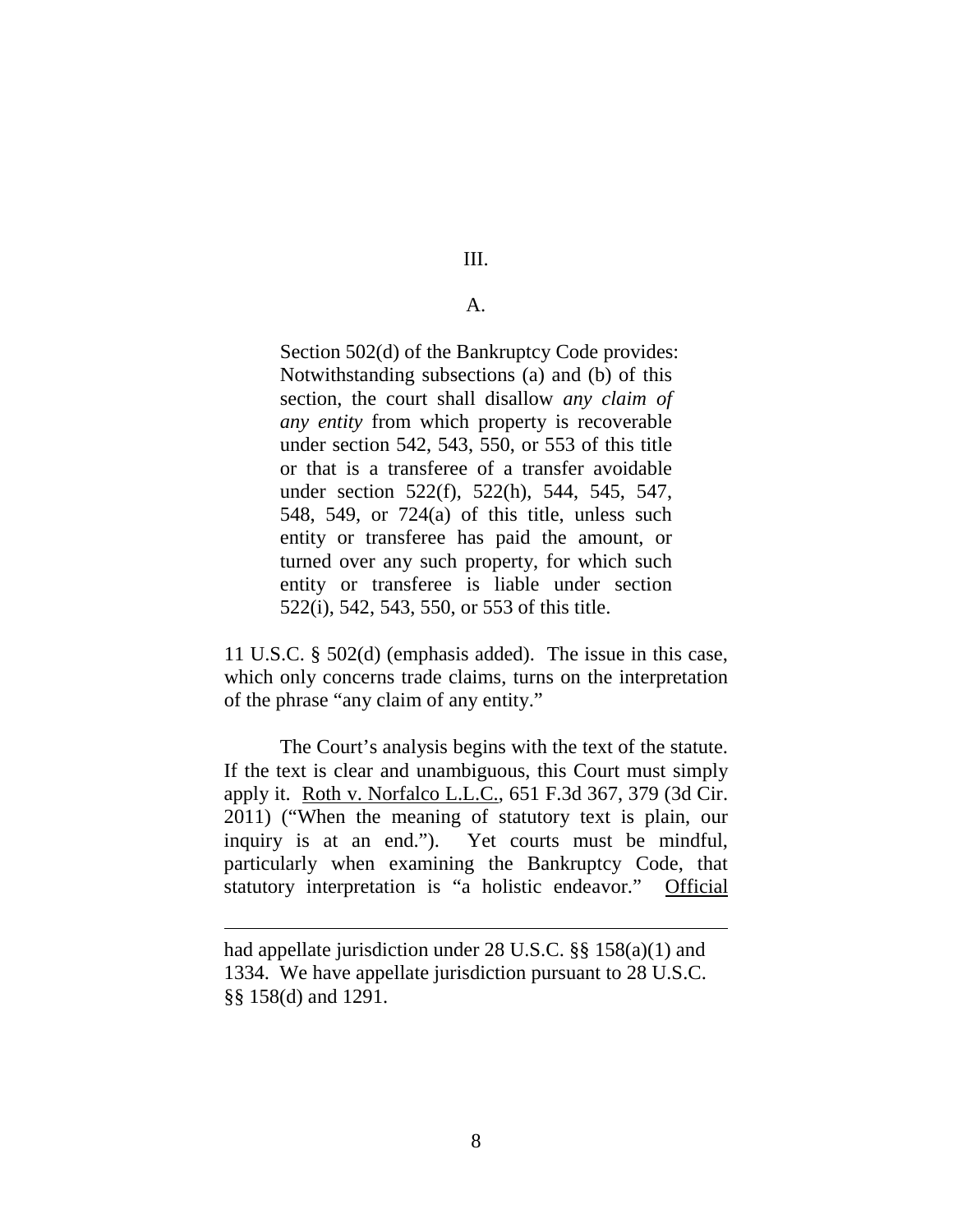Comm. of Unsecured Creditors of Cybergenics Corp. ex rel. Cybergenics Corp. v. Chinery, 330 F.3d 548, 559 (3d Cir. 2003) (en banc) (quotation and citation omitted). Consequently, courts "must not be guided by a single sentence or member of a sentence, but look to the provisions of the whole law, and to its object and policy." Id. (quotation and citation omitted). If the statutory text is ambiguous, a court may look to the legislative history. Blum v. Stenson, 465 U.S. 886, 896 (1984).

The language of § 502(d) states that "any claim of any entity" who received an avoidable transfer<sup>[7](#page-8-0)</sup> shall be disallowed. Thus, the statute operates to render a category of claims disallowable—those that belonged to an entity who had received an avoidable transfer. Further, the statute provides that such claims cannot be allowed until the entity who received the avoidable transfer, or the transferee, returns it to the estate. 11 U.S.C. § 502(d) (stating that the trustee shall disallow such claims "unless such entity or transferee has paid the amount, or turned over any such property, for which such entity or transferee is liable . . ."). Accordingly, "any claim" falling into this category of claims is disallowable until the avoidable transfer is returned. Because the statute focuses on claims—and not claimants—claims that are disallowable under § 502(d) must be disallowed no matter who holds them.

<span id="page-8-0"></span> $\overline{7}$  ${}^{7}$ A transfer of property can be avoided under one of the various avoidance sections. For example, a trustee or a debtor in possession may avoid preferential transfers under 11 U.S.C. § 547 and fraudulent transfers under 11 U.S.C. § 548.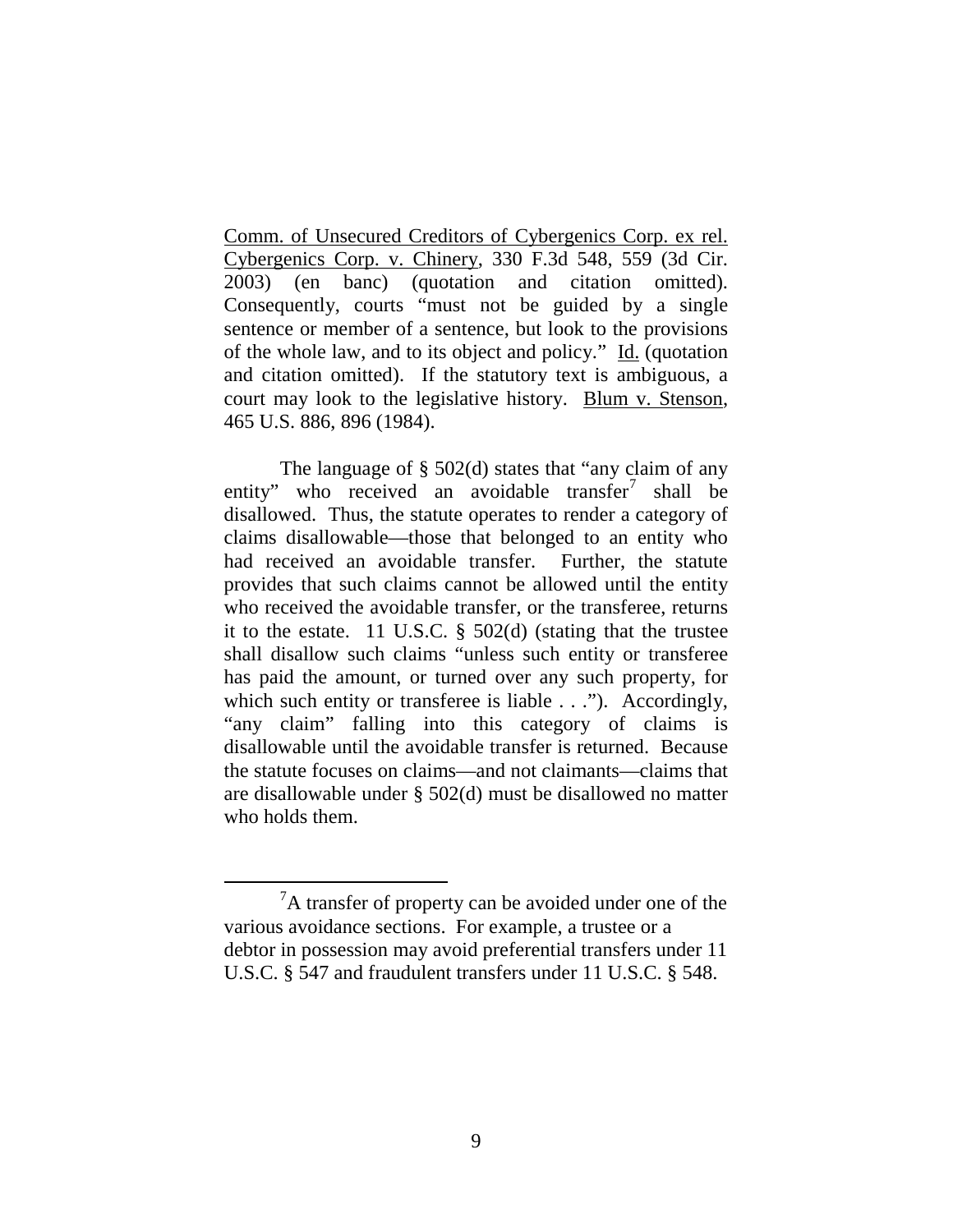To hold otherwise would contravene the aims of § 502(d), the first of which is to ensure equality of distribution of estate assets. Enron Corp. v. Springfield Assocs., L.L.C. (In re Enron Corp.) (Enron II), 379 B.R. 425, 434 (S.D.N.Y. 2007); see also Cybergenics, 330 F.3d at 559 (noting that courts must look to a law's "object and policy" when interpreting the law). If a transferred claim was protected from disallowance, an original claimant who received an avoidable transfer would have an incentive to sell its claim and "wash" the claim of any disability. After all, if the original claimant did not transfer its claim, the claim would be disallowed pursuant to  $\S$  502(d). If the original claimant could transfer the claim for value to a transferee, the original claimant would receive value for a claim that would otherwise be disallowed and the transferee, who would receive the claim "washed" of its disability, could then share in the distribution of estate assets. In short, the original claimant would have an incentive to sell its claim—so it could receive some value for an otherwise valueless claim and the transferee would have an incentive to buy the claim because once the claim is in its hands, the claim is eligible to receive a distribution.

Allowing such a result would negatively impact the other creditors in two ways. First, because the original claimant has not returned the avoidable transfer, the estate has less money and the other creditors would receive smaller amounts from the estate because it would not include the unreturned preference payment or conveyance. Second, the estate would pay on a claim that would have been otherwise disallowed.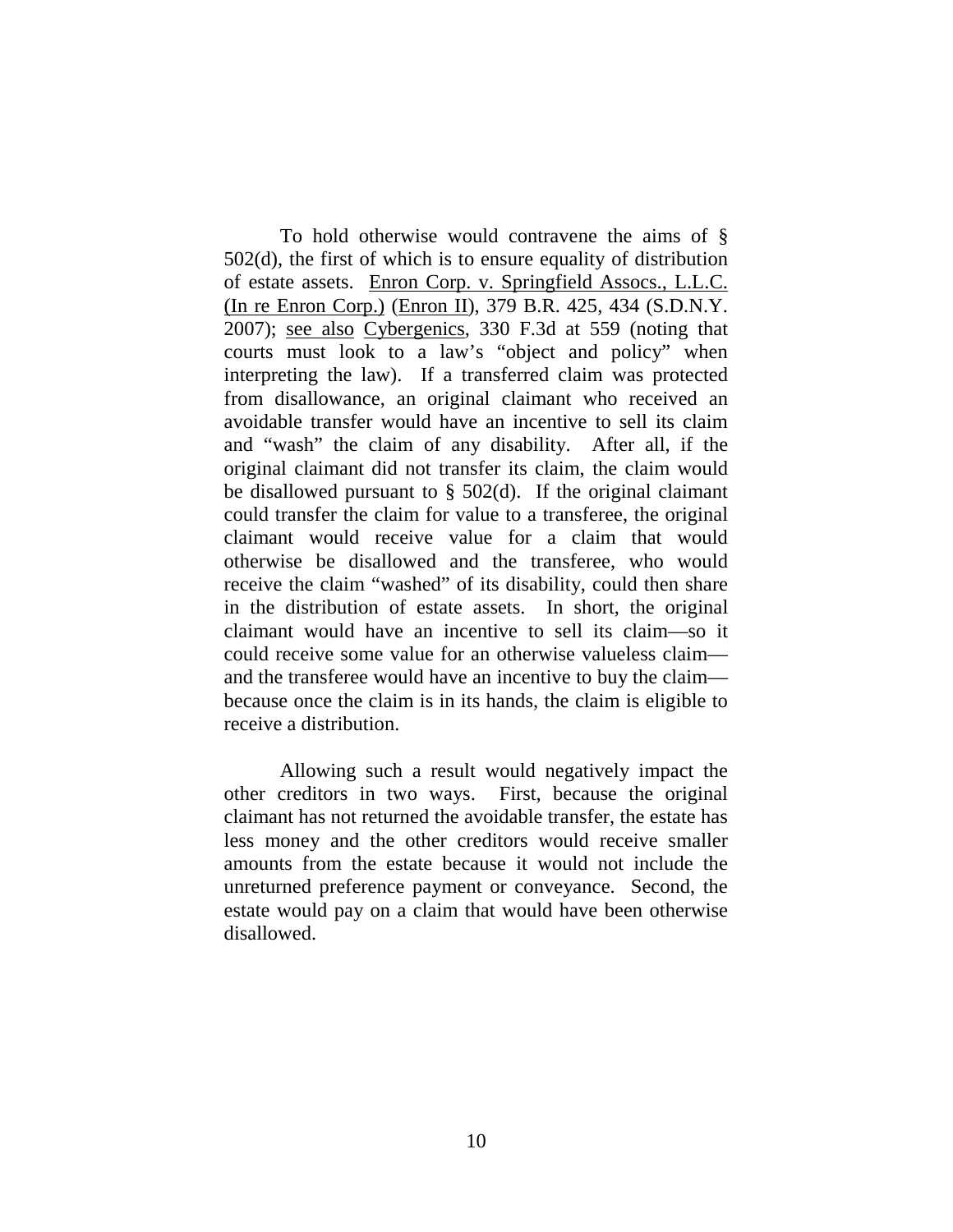This result would also undermine the second of § 502(d)'s aims, coercing compliance with judicial orders. Enron II, 379 B.R. at 434. Section 502(d) can be used to compel an original claimant to comply with a judgment and return the preferential payment as a condition of collecting on its claim. Failure to satisfy this condition provides a basis for the trustee to ask the bankruptcy court to disallow the claim. After the claim is sold, the original claimant no longer has a claim that the trustee can leverage to obtain the disgorgement of the preference payment. To allow the sale to wash the claim entirely of the cloud would deprive the trustee of one of the tools the Bankruptcy Code gives trustees to collect assets—asking the bankruptcy court to disallow problematic claims. Accordingly, interpreting § 502(d) to permit this type of "claim washing" would undermine the twin aims of §  $502(d).$ <sup>[8](#page-10-0)</sup> For all of these reasons, the statute's language is

<span id="page-10-0"></span> <sup>8</sup> At oral argument before our Court and the District Court, an important policy consideration was raised, which further supports this interpretation: who should bear the risk that avoidable transfers are not returned? The answer must be the claim purchaser for two reasons. First, claim purchasers voluntarily choose to take part in the bankruptcy process. Claim purchasers, who are typically sophisticated entities, "are aware of, or should be aware of, the risks and uncertainties" in the bankruptcy process. Enron Corp. v. Avenue Special Situations Fund II, LP (In re Enron Corp.) (Enron I), 340 B.R. 180, 202 (Bankr. S.D.N.Y. 2006), vacated and remanded by Enron II, 379 B.R. 425, 434 (S.D.N.Y. 2007). Because they choose to voluntarily take part in this risky process, it is only fair to require them to bear the risk that the original claimant will not return an avoidable transfer. Second, claim purchasers are in a position to mitigate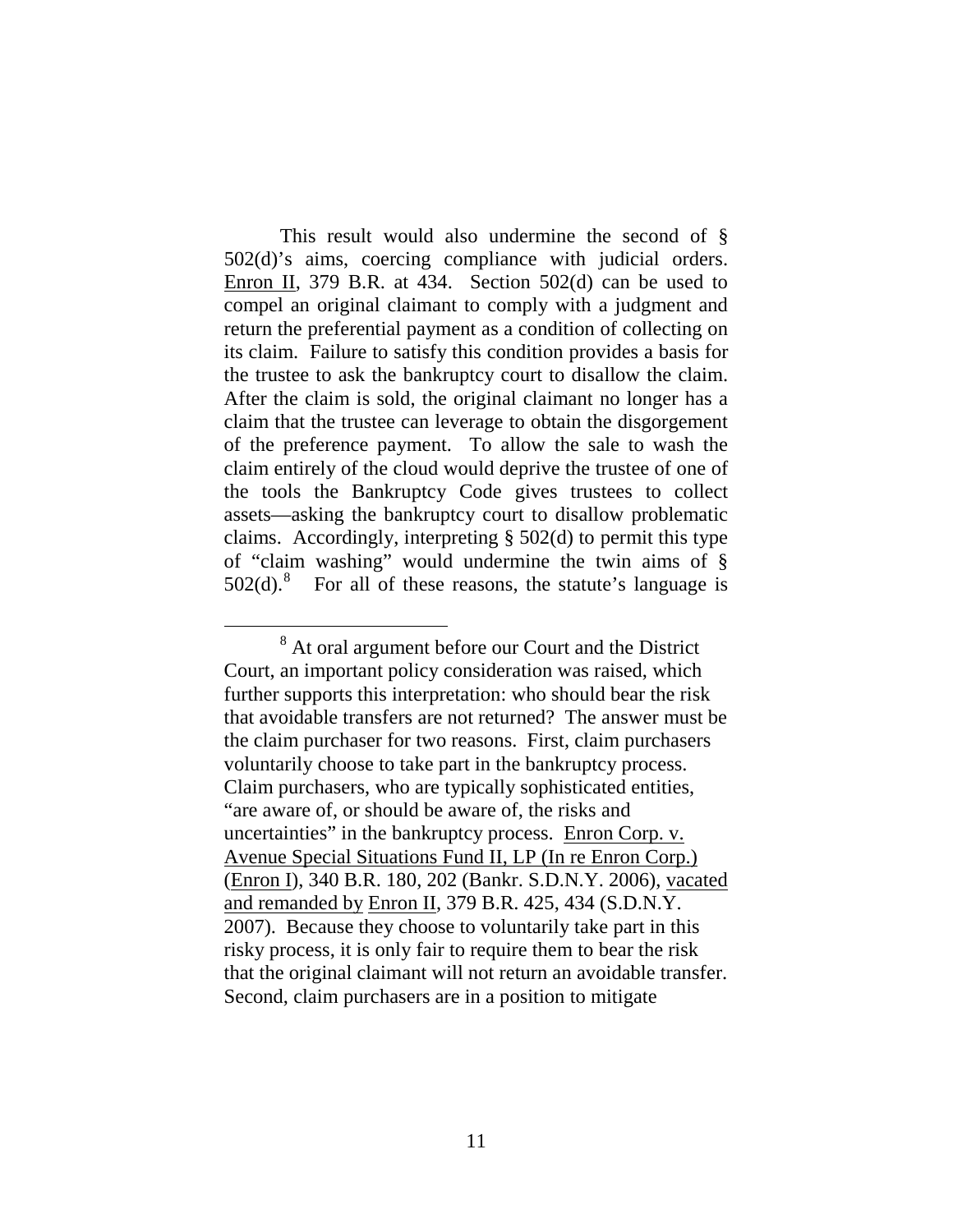properly interpreted to mean that the potential disallowance runs with the claim.

Moreover, the legislative history supports this conclusion. The legislative history provides that  $\S$  502(d) is "derived from present law," which, as the Bankruptcy Court noted, was section  $57(g)$  of the Bankruptcy Act of 18[9](#page-11-0)8.<sup>9</sup> H.R. Rep. 95-595, at 354 (1977), reprinted in 1978 U.S.C.C.A.N. 5963, 6310. Section 57(g) provided:

disallowance risk, whereas the other creditors are not. A claim purchaser can perform due diligence on the original claimant and estimate the risk of disallowance. The claim purchaser can then account for this risk when determining the price to pay for a claim. Additionally, a claim purchaser may shift the risk of disallowance back to the original claimant through an indemnity clause in the transfer agreement.

 $\overline{a}$ 

<span id="page-11-0"></span> $9<sup>9</sup>$  Even if the legislative history were not so clear, we would still consider section 57(g) because courts are "reluctant to accept arguments that would interpret the [Bankruptcy] Code, however vague the particular language under consideration might be, to effect a major change in pre-Code practice that is not the subject of at least some discussion in the legislative history." Dewsnup v. Timm, 502 U.S. 410, 419 (1992). Indeed, other courts have recognized that section  $57(g)$  is relevant to the interpretation of § 502(d). See In re LaRoche Indus., Inc., 284 B.R. 406, 409 (Bankr. D. Del. 2002) (examining a case interpreting section 57(g) when faced with an issue arising under  $\S$  502(d)); In re America's Shopping Channel, Inc., 110 B.R. 5, 7-8 (Bankr. S.D. Cal. 1990) (same); In re Mid Atl. Fund, Inc., 60 B.R. 604, 610 (Bankr. S.D.N.Y. 1986) (same).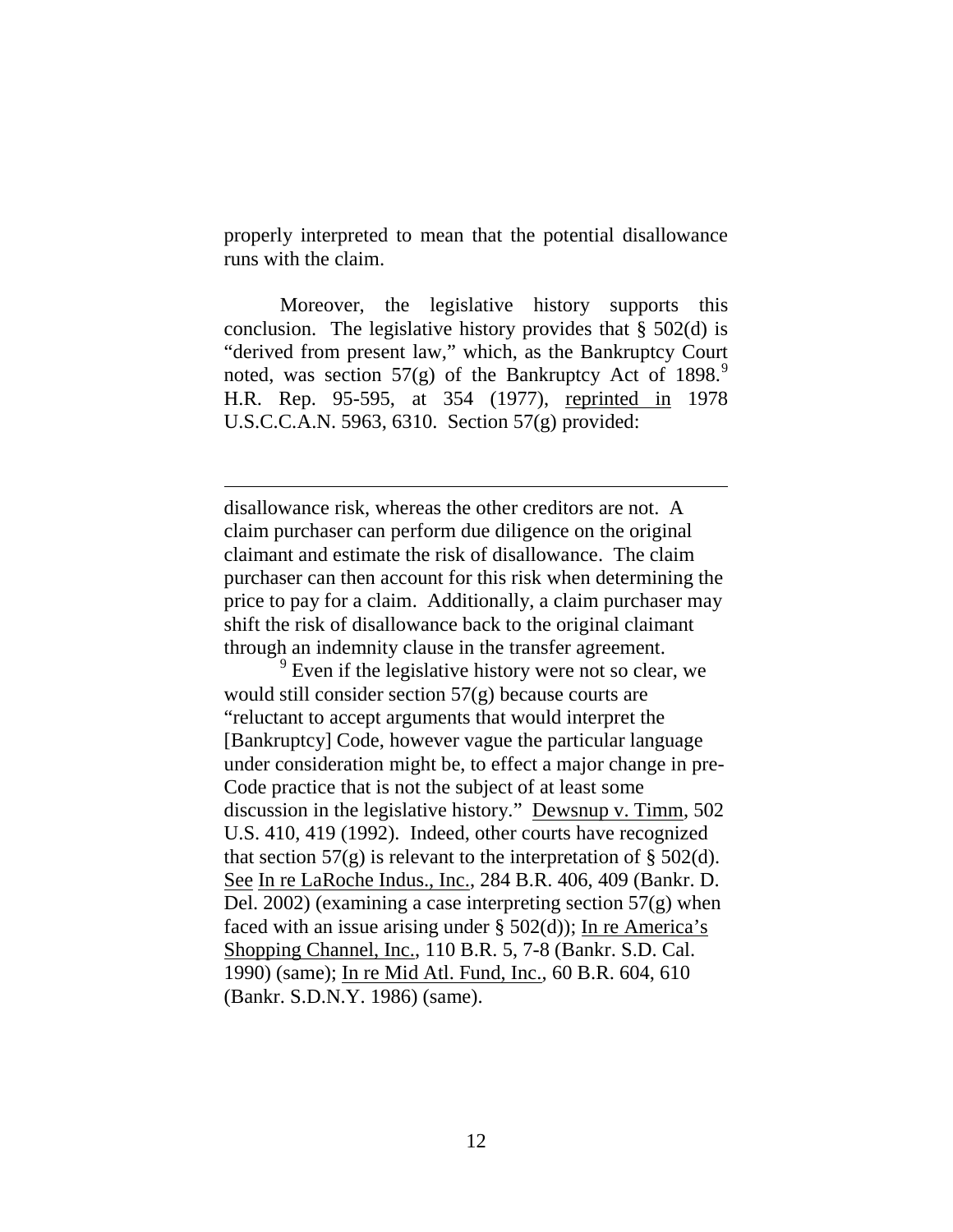The claims of creditors who have received or acquired preferences, liens, conveyances, transfers, assignments or encumbrances, void or voidable under this title, shall not be allowed unless such creditors shall surrender such preferences, liens, conveyances, transfers, assignments, or encumbrances.

Katchen v. Landy, 382 U.S. 323, 473 n.5 (1966) (quoting section  $57(g)$ ).

In Swarts v. Siegel, 117 F. 13 (8th Cir. 1902), the Court of Appeals for the Eighth Circuit interpreted section 57(g) as it applied to a claimant who purchased promissory notes from a bank that received a preference. 117 F. at 14. The Swarts court held that the "[t]he disqualification of a claim for allowance created by a preference inheres in and follows every part of the claim, whether retained by the original creditor or transferred to another, until the preference is surrendered." Id. at 15. Thus, the case law interpreting section  $57(g)$  is consistent with our interpretation of §  $502(d).^{10}$  $502(d).^{10}$  $502(d).^{10}$ 

<span id="page-12-0"></span> $10$  In an attempt to distinguish Swarts, ASM cites to  $\underline{\text{In}}$ re Wood & Locker, Inc., 1988 U.S. Dist. LEXIS 19501 (W.D. Tex. June 17, 1988). The Wood & Locker court held that Swarts was only applicable to cases where the original claimant or a transferee received "provable and traceable direct benefits by the payment of the preferences." Id. at \*8. ASM contends that since it did not receive a provable and traceable direct benefit from the preference payment, it should not be saddled with paying the preference. Appellant Br. at 22. Neither ASM nor the Wood & Locker court,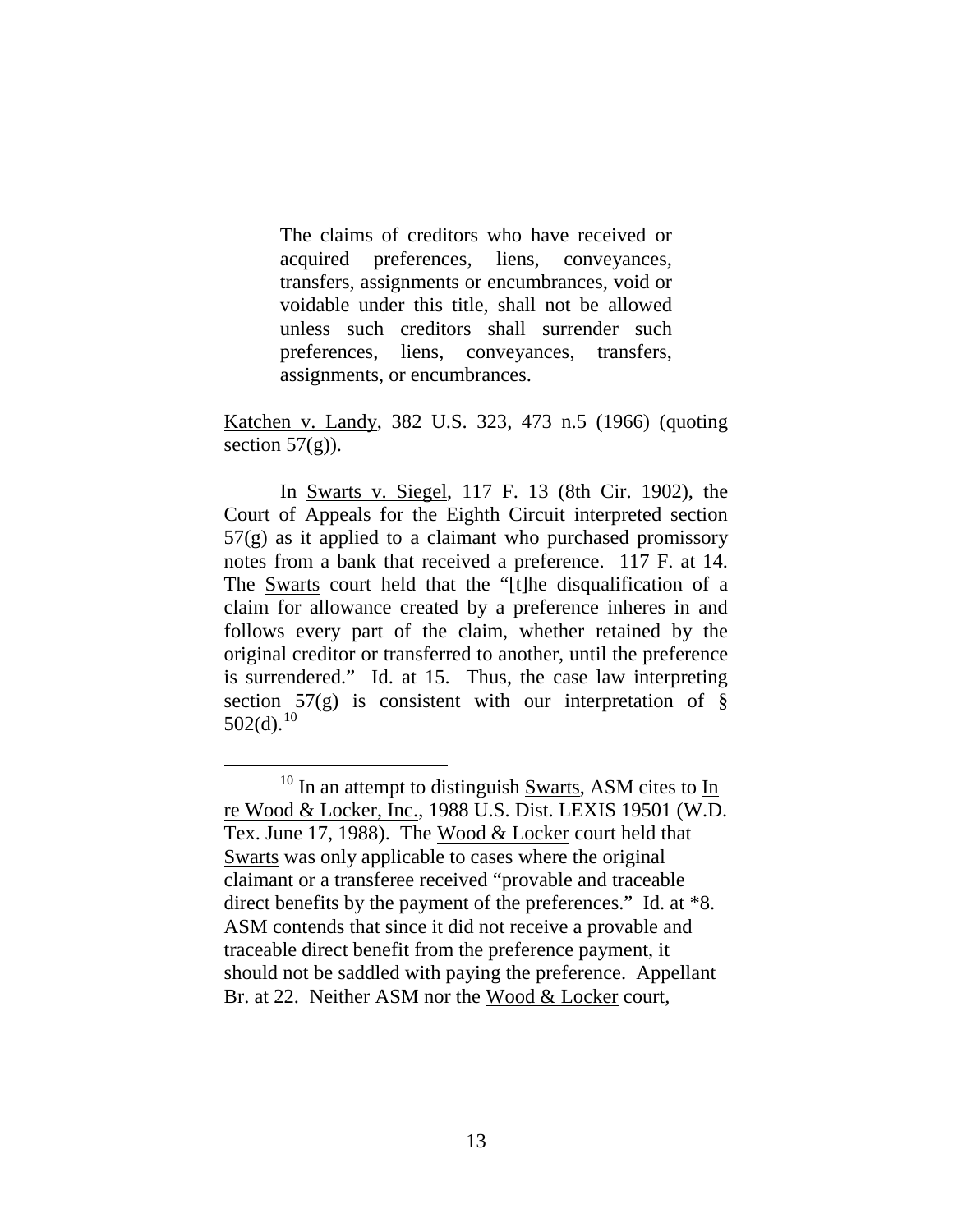Finally, because ASM included provisions in the Assignment Agreements that directly deal with risks particular to bankruptcy, it is evident that ASM was aware that disallowance could potentially attach to, and travel with, the Claims. Thus, ASM's conduct when negotiating and entering into the Assignment Agreements is consistent with our interpretation of § 502(d).

In short, because § 502(d) permits the disallowance of a claim that was originally owned by a person or entity who received a voidable preference that remains unreturned, the cloud on the claim continues until the preference payment is returned, regardless of whether the person or entity holding the claim received the preference payment. $^{11}$  $^{11}$  $^{11}$ 

however, explain why § 502(d) requires proof of a traceable direct benefit to the entity who possesses the claim. Instead, they both make this assertion without analysis of the statutory text. Once the text is analyzed, it is clear that the plain language of § 502(d) does not require proof of a benefit from the avoidable transfer. Thus, ASM's lack of a benefit from the preferences is irrelevant to the question before the Court.

 $\overline{a}$ 

<span id="page-13-0"></span> $11$  In addition to the Bankruptcy Court in this case, two other bankruptcy courts have reached the same conclusion: Enron I, 340 B.R. at 199 (holding that a claim in the hands of a transferee "should be disallowed to the same extent that such claim would be subject to disallowance in the hands of the transferor"), and In re Metiom, Inc., 301 B.R. 634, 642-43 (Bankr. S.D.N.Y. 2003) (holding that because § 502(d) "disallows *the claim* . . . [t]he claim and the defense to the claim under [§] 502(d) cannot be altered by the claimant's subsequent assignment of the claim to another entity . . . that has not received an avoidable transfer.").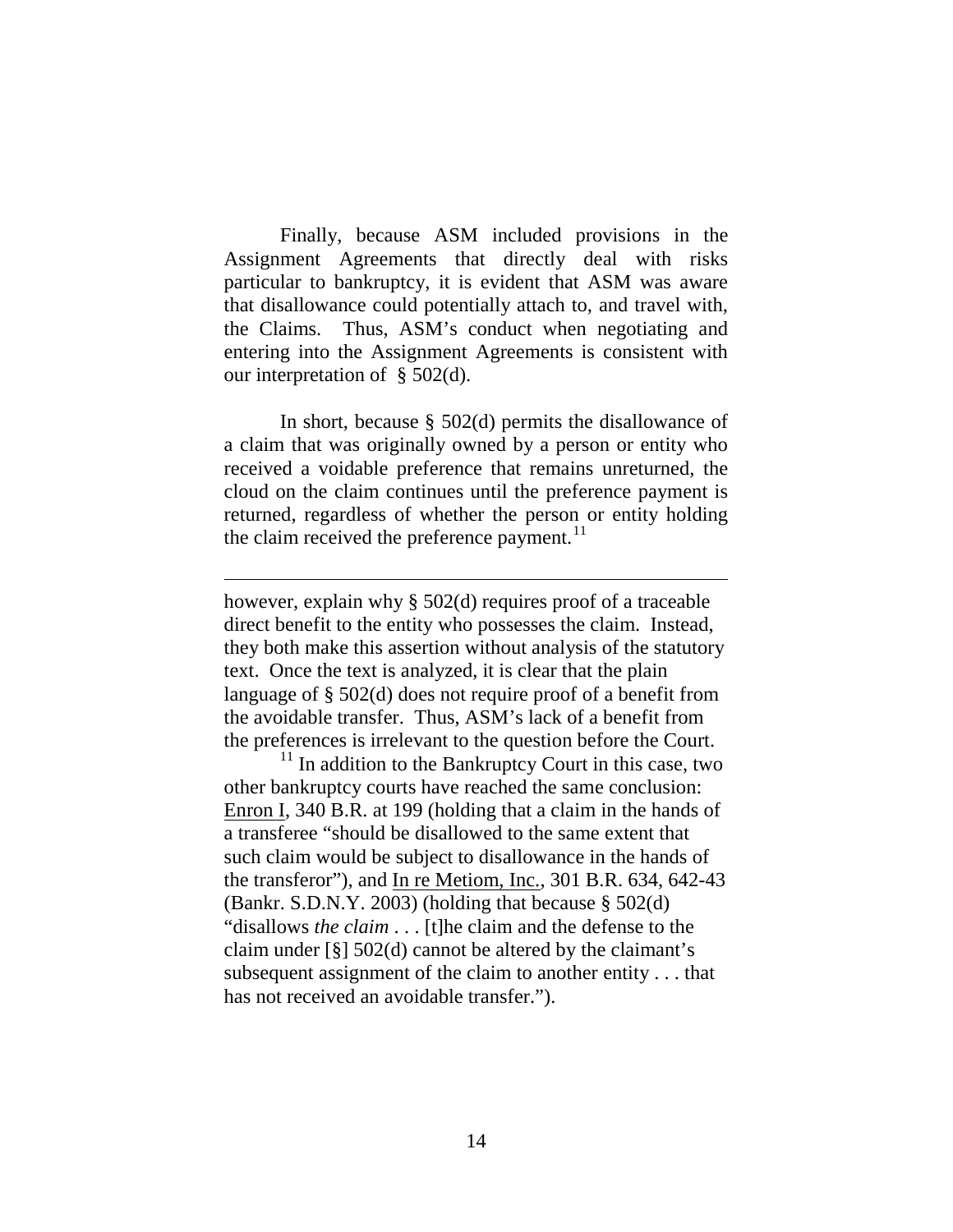Two district courts have reached opposite conclusions. In Enron II, the District Court viewed the language of § 502(d) as focusing "on the claimant as opposed to the claim" and this led it to "conclu[de] that disallowance is a personal disability of a claimant, not an attribute of the claim." 379 B.R. at 443. It then proceeded to rely on state law to determine the impact of this "personal disability" and concluded that whether a claim suffered a disability depended upon how it was conveyed to the transferee. Specifically, the District Court held that disallowance under § 502(d) is a personal disability of particular claimants and not an attribute of a claim, unless the transferee took the claim by assignment, as opposed to by sale. Enron II, 379 B.R. at 439-45. The District Court stated that an assignee "stands in the shoes of the assignor" and therefore takes the claim with "whatever limitations it had in the hands of the assignor," id. at 435-36 (citations and internal quotations omitted), but a purchaser of the same claim is not subject to any personal disabilities of the transferor. Id. at 436.

-

Enron  $II$ 's reliance on this supposed state law distinction may also be problematic for several reasons. First, the state law on which it relies does not provide a distinction between assignments and sales. Second, resort to state law in a bankruptcy case must be done with care. See Int'l Shoe Co. v. Pinkus, 278 U.S. 261, 265 (1929) ("The power of Congress to establish uniform laws on the subject of bankruptcies throughout the United States is unrestricted and paramount."); In re Boston Reg'l Med. Ctr., Inc., 291 F.3d 111, 126 (1st Cir. 2002) (observing that if a state law dictated a result inconsistent with federal bankruptcy law, then it would be "preempted").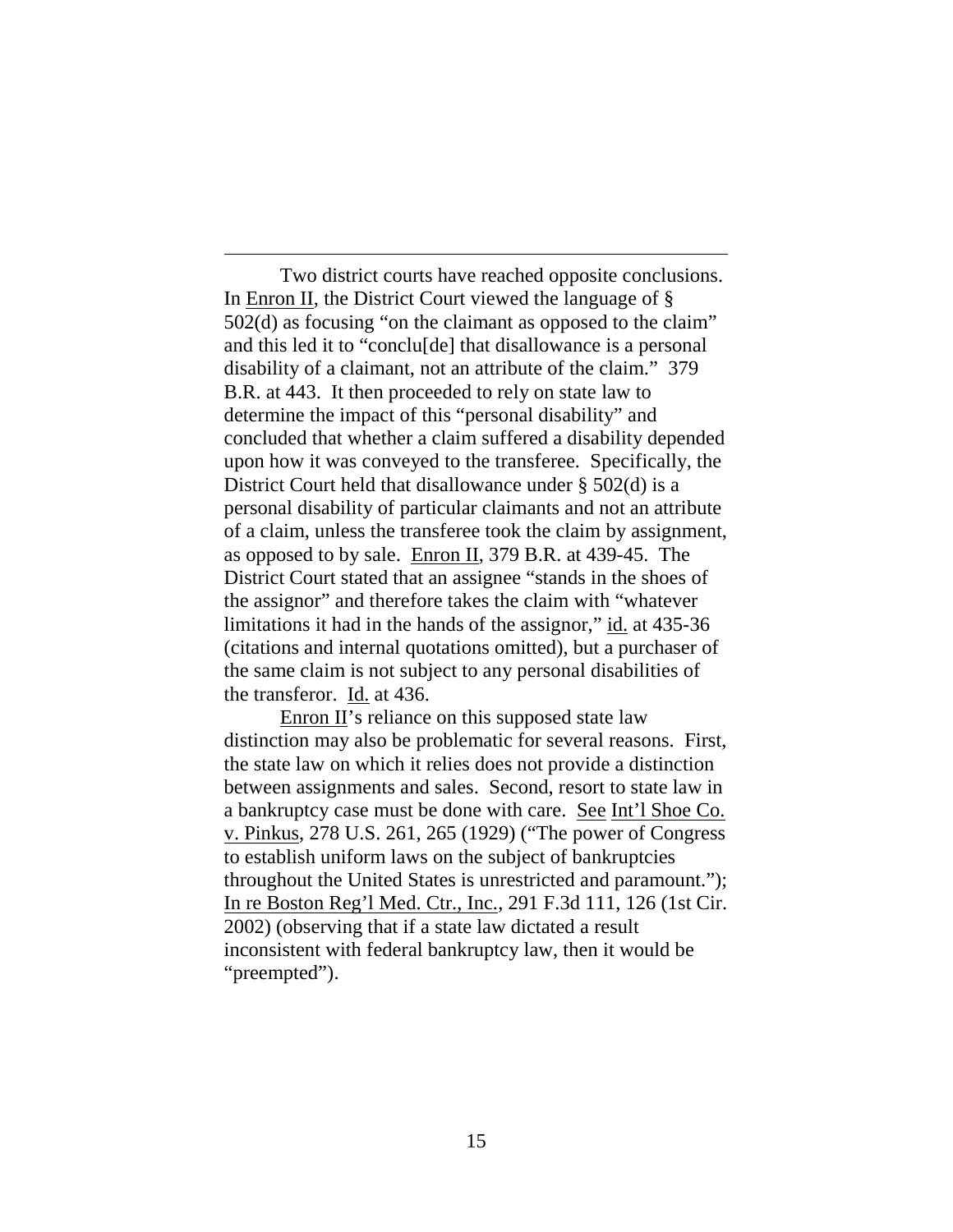B.

ASM also argues that the claims should not be disallowed because it purchased its claims in "good faith" and is therefore entitled to the protections of a good faith purchaser under 11 U.S.C. § 550(b). Section 550(b) provides:

> The trustee may not recover under section  $(a)(2)$ of this section from--

> (1) a transferee that takes for value, including satisfaction or securing of a present or antecedent debt, in good faith, and without knowledge of the voidability of the transfer avoided; or

> (2) any immediate or mediate good faith transferee of such transferee.

11 U.S.C. § 550(b). An application of the plain language of the statue to the facts of this case shows that ASM is not entitled to a defense under § 550(b).

First, § 550(b) is not applicable to ASM. Section 550(b) protects a good faith transferee who purchases property of the estate that is avoidable under the various avoidance sections. 11 U.S.C. § 550(a), (b); see Wasserman v. Bressman, 327 F.3d 229, 235 (3d Cir. 2003). ASM did not purchase property of the estate. ASM purchased *claims* against the Debtors' estates. A claim against an estate is not property of that estate. Enron I, 340 B.R. at 206 ("[A] claim as defined under [§] 101(5), is not, and has never been, considered property of the estate (it is being asserted against) under [§] 541 of the Bankruptcy Code."). Thus, on its face, § 550(b) is inapplicable to ASM.